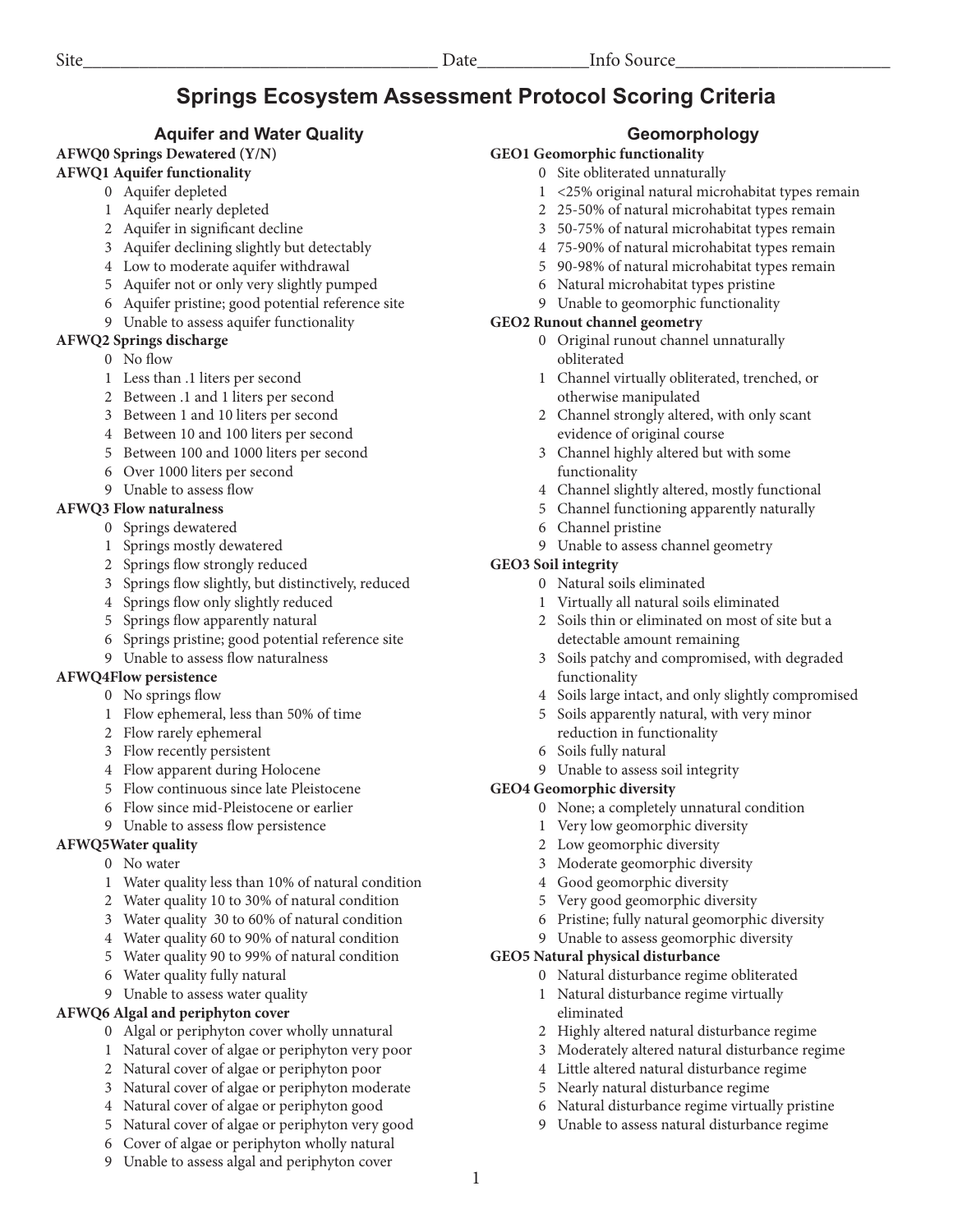9 Unable to assess trophic dynamics and ecological efficiency

## **HAB1 Isolation**

- 0 <10 m from the nearest springs ecosystem
- 1 10-50 m from the nearest springs ecosystem

**Habitat**

- 2 50-100 m from the nearest springs ecosystem
- 3 100-500 m from the nearest springs ecosystem
- 4 500-1000 m from the nearest springs ecosystem
- 5 1-10 km from the nearest springs ecosystem
- 6 >10 km from the nearest springs ecosystem
- 9 Unknown distance to nearest springs ecosystem

## **HAB2 Habitat patch size**

- 0 No springs habitat area
- 1 < 10 sq m habitat area
- 2 10 100 sq m habitat area
- 3 100-1000 sq m habitat area
- 4 .1 1 hectare habitat area
- 5 1 10 hectare habitat area
- 6 >10 hectare habitat area
- 9 Unable to assess habitat area

#### **HAB3 Microhabitat quality**

- 0 No microhabitats exist or remain
- 1 Very low microhabitat quality
- 2 Low microhabitat quality
- 3 Moderate microhabitat quality
- 4 Good microhabitat quality with some indication of impairment
- 5 Very good microhabitat quality, but past impairment suspected
- 6 Pristine microhabitat quality
- 9 Unable to assess microhabitat impairment

## **HAB4 Native plant ecological role**

- 0 No native plant species present
- 1 Native species cover and biomass <25% of natural condition
- 2 Native species cover and biomass 25-50% of natural condition
- 3 Native species cover and biomass 50-75% of natural condition
- 4 Native species cover and biomass 75-90% of natural condition
- 5 Native species cover and biomass 90-98% of natural condition
- 6 Native species cover and biomass virtually pristine
- 9 Unable to assess native plant species ecological role

## **HAB5 Trophic dynamics**

- 0 No trophic dynamics occurring
- 1 Trophic dynamics and ecological efficiency scarcely extant (<25%)
- 2 Trophic dynamics and ecological efficiency poor (25-50%)
- 3 Trophic dynamics and ecological efficiency moderate (50-75%)
- 4 Trophic dynamics and ecological efficiency fair (75-90%)
- 5 Trophic dynamics and ecological efficiency good (90-98%)
- 6 Trophic dynamics and ecological efficiency pristine (>98%)

## **Biolota**

## **BIO1a Native plant richness and diversity**

- 0 No native plant species remaining
- 1 <25% of expected species remaining
- 2 25-50% of expected species remaining
- 3 50-75% of expected species remaining
- 4 75-90% of expected species remaining
- 5 90-98% of expected species remaining
- 6 >98% of expected species remaining
- 9 Unable to assess native vascular plant richness and diversity

#### **BIO1b Native faunal diversity**

- 0 No expected species remaining
- 1 <25% of expected species remaining
- 2 25-50% of expected species remaining
- 3 50-75% of expected species remaining
- 4 75-90% of expected species remaining
- 5 90-98% of expected species remaining
- 6 >98% of expected species remaining
- 9 Unable to assess native faunal diversity

#### **BIO2a Sensitive plant richness**

- 0 No sensitive or listed plant species remain
- 1 <25% of expected species remaining
- 2 25-50% of expected species remaining
- 3 50-75% of expected species remaining
- 4 75-90% of expected species remaining
- 5 90-98% of expected species remaining
- 6 >98% of expected species remaining

## 9 Unable to assess native sensitive vascular plant species

#### **BIO2b Sensitive faunal richness**

- 0 No sensitive or listed faunal species remain
- 1 <25% of expected species remaining
- 2 25-50% of expected species remaining
- 3 50-75% of expected species remaining
- 4 75-90% of expected species remaining
- 5 90-98% of expected species remaining
- 6 >98 of expected species remaining
- 9 Unable to assess native sensitive faunal species

#### **BIO3a Nonnative plant rarity**

- 0 >75% of plant species are non-native
- 1 50-75% of plant species are non-native
- 2 25-50% of plant species are non-native
- 3 10-25% of plant species are non-native
- 4 5-10% of plant species are non-native
- 5 2-5% of plant species are non-native
- 6 <2% of plant species are non-native
- 9 Unable to assess nonnative plant species rarity

#### **BIO3b Nonnative faunal rarity**

2

- 0 >75% of faunal species are non-native
- 1 50-75% of faunal species are non-native
- 2 25-50% of faunal species are non-native
- 3 10-25% of faunal species are non-native

9 Unable to assess nonnative faunal species rarity

4 5-10% of faunal species are non-native 5 2-5% of the faunal species are non-native

6 <2% of faunal species are non-native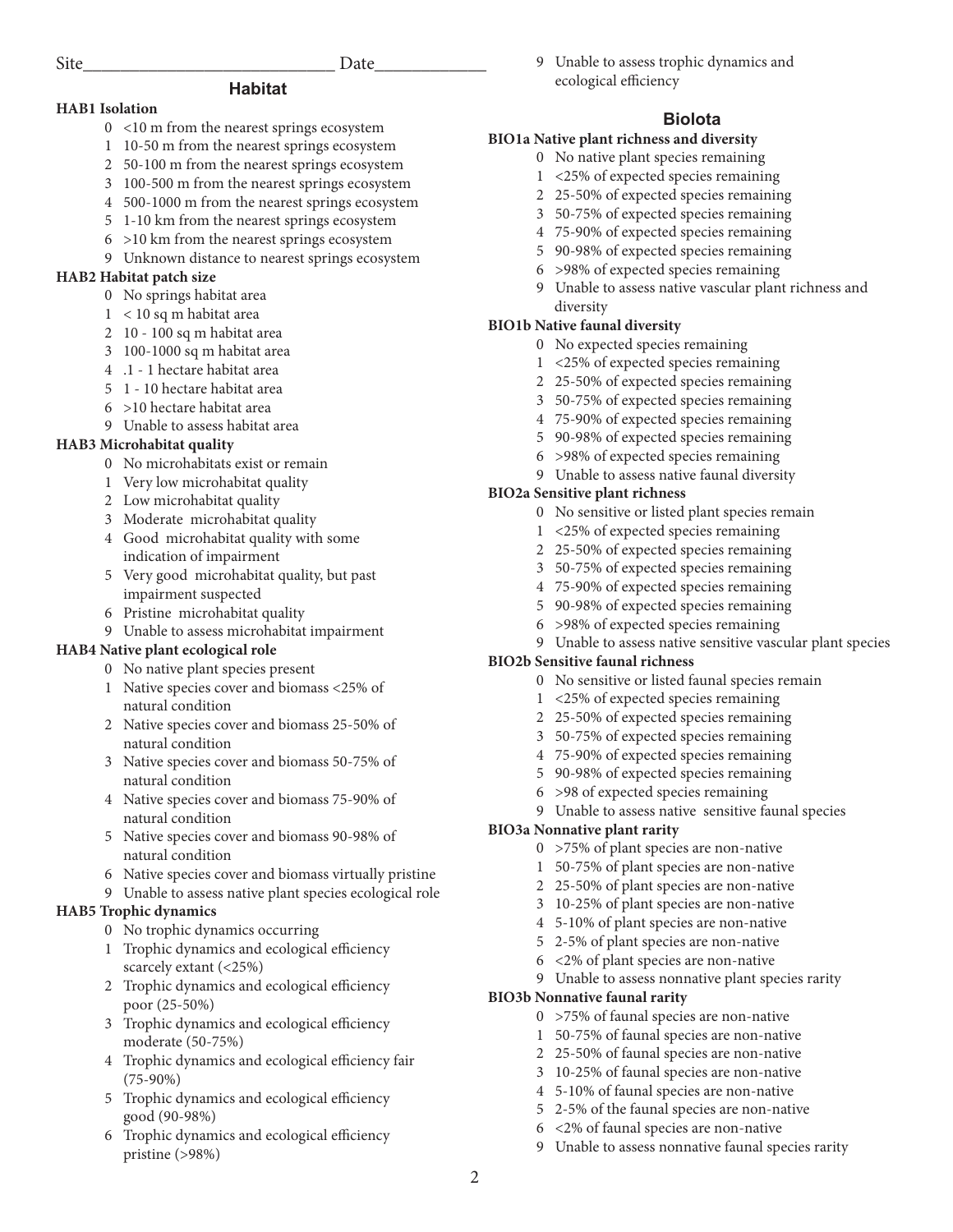## **BIO4a Native plant demography**

- 0 No native plant populations remain
- 1 <25% of dominant native plant populations present and self-sustaining
- 2 25-50% of dominant native plant populations present and self-sustaining
- 3 50-75% of dominant native plant populations present and self-sustaining
- 4 75-90% of dominant native plant populations present and self-sustaining
- 5 90-98% of dominant native plant populations present and self-sustaining
- 6 Dominant native plant populations self sustaining in a natural condition
- 9 Unable to assess native vascular plant population demography

## **BIO4b Native faunal demography**

- 0 No natural faunal populations remain
- 1 <25% of native faunal populations present and self-sustaining
- 2 25-50% of native faunal populations present and self-sustaining
- 3 50-75% of native faunal populations present and self-sustaining
- 4 75-90% of native faunal populations present and self-sustaining
- 5 90-98% of native faunal populations present and self-sustaining
- 6 Native faunal populations self-sustaining in a natural condition
- 9 Unable to assess native faunal population demography

## **Freedom from Human Influences**

## **FHI1 Surface water quality**

- 0 No flow
- 1 Very poor surface water quality
- 2 Poor surface water quality
- 3 Moderate surface water quality
- 4 Good surface water quality
- 5 Very good surface water quality
- 6 Excellent surface water quality
- 9 Unable to assess desired surface water quality

## **FHI2 Flow regulation**

- 0 Flow regulation influences have
- eliminated or destroyed the springs
- 1 Very extensive flow regulation influences
- 2 Extensive flow regulation influences
- 3 Moderate flow regulation influences
- 4 Limited flow regulation influences
- 5 Very limited flow regulation influences
- 6 No flow regulation effects
- 9 Unable to assess flow regulation influences

## **FHI3 Road, Trail, and Railroad effects**

- 0 Road, trail, or railroad influences have eliminated the springs
- 1 Very extensive road, trail, or railroad influences
- 2 Extensive road, trail, or railroad influences
- 3 Moderate road, trail, or railroad influences
- 4 Limited road, trail, or railroad influences
- 5 Very limited road, trail, or railroad influences
- 6 No road, trail, or railroad influences
- 9 Unable to assess road, trail, or railroad influences

## **FHI4 Fencing effects**

- 0 Negative influences of fencing have eliminated the springs
- 1 Very extensive negative influences of fencing
- 2 Extensive negative influences of fencing
- 3 Moderate negative influences of fencing
- 4 Limited negative influences of fencing
- 5 Very limited negative influences of fencing
- 6 No negative influences of fencing
- 9 Unable to assess influences of fencing

## **FHI5 Construction effects**

- 0 Construction influences eliminated the springs
- 1 Very extensive negative construction influences
- 2 Extensive negative construction influences
- 3 Moderate negative construction influences
- 4 Limited negative construction influences
- 5 Very limited negative construction influences
- 6 No negative construction influences
- 9 Unable to assess construction influences

## **FHI6 Herbivore effects**

- 0 Herbivory influences have eliminated the springs
- 1 Very extensive negative herbivory influences
- 2 Extensive negative herbivory influences
- 3 Moderate negative herbivory influences
- 4 Limited negative herbivory influences
- **5** Very limited negative herbivory influences
- 6 No negative herbivory influences
- 9 Unable to assess herbivory influences

## **FHI7 Recreational effects**

- 0 Recreation influences have eliminated the springs
- 1 Very extensive negative recreational influences
- 2 Extensive negative recreational influences
- 3 Moderate negative recreational influences
- 4 Limited negative recreational influences
- 5 Very limited negative recreational influences
- 6 No negative recreational influences
- 9 Unable to assess recreational influences

## **FHI8 Adjacent lands condition**

- 0 Ecological condition of adjacent landscape has eliminated the springs
- 1 Very extensive negative influences of adjacent landscape
- 2 Extensive negative influences of adjacent landscape
- 3 Moderate negative influences of adjacent landscape
- 4 Limited negative influences of adjacent landscape
- 5 Very limited negative influences of adjacent landscape
- 6 No negative influences of adjacent landscape
- 9 Unable to assess influences of adjacent landscape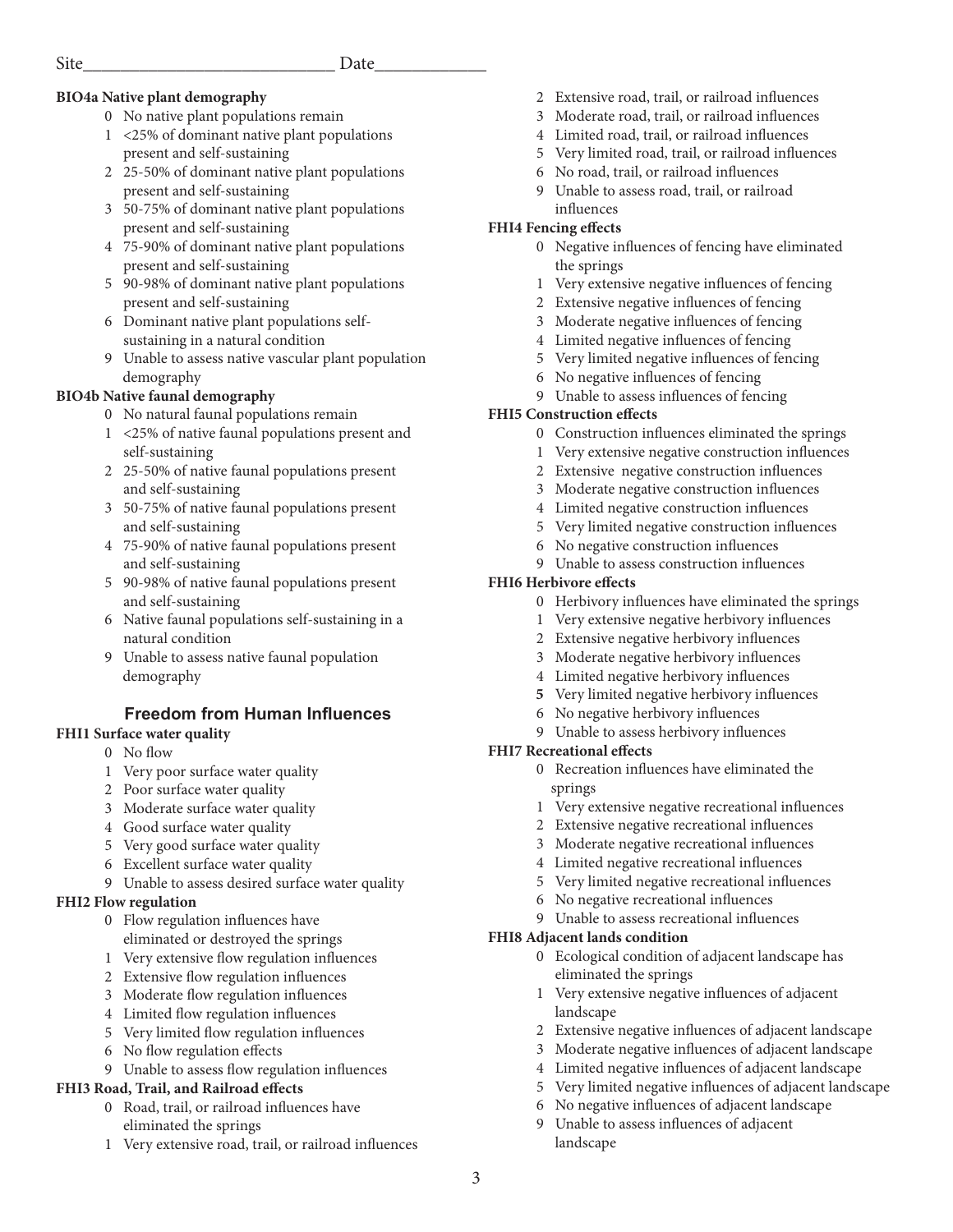## **Administrative Context**

## **AC1 Information quality/quantity**

- 0 No information or map exists
- 1 Very limited mapping or other information
- 2 Limited mapping or other information exists
- 3 A modest amount of credible mapping and other information exists
- 4 Credible mapping and other scientific infor mation exists
- 5 A great deal of high quality mapping and other information has been gathered and compiled
- 6 The springs is used as a research site, with much high quality information available
- 9 Unable to assess information quantity and quality

## **AC2 Indigenous significance**

- 0 No significance as an indigenous cultural site
- 1 Virtually no evidence of indigenous cultural features or resources
- 2 One culturally significant feature or resource
- 3 Two or more culturally significant features or resources
- 4 Several culturally significant features or resources
- 5 Numerous indigenous culturally significant features or resources
- 6 Cultural significance essential for the well being of one or more indigenous cultures
- 9 Unable to assess indigenous cultural significance

## **AC3 Historical significance**

- 0 No historical significance
- 1 Very little evidence of historically significant elements
- 2 One historically significant element
- 3 Two or more historically significant elements
- 4 Several historically significant elements
- 5 Numerous historically significant elements
- 6 Historical significance essential for the well being of the culture
- 9 Unable to assess historical significance

## **AC4 Recreational significance**

- 0 Desired effects of recreational use not achieved
- 1 Very extensive deviation from desired effects of recreational use
- 2 Extensive deviation from desired effects of recreational use
- 3 Moderate deviation from desired effects of recreational use
- 4 Limited deviation from desired effects of recreational use
- 5 Very limited deviation from desired effects of recreational use
- 6 No deviation from desired effects of recreational use
- 9 Unable to assess deviation from desired effects of recreational use

## **AC5 Economic value**

- 0 The springs has no economic value
- 1 Very limited economic value
- 2 Limited economic value
- 3 Modest economic value
- 4 Considerable economic value
- 5 High economic value
- 6 Very high economic value
- 9 Unable to assess economic value

## **AC6 Conformance to mgmt plan**

- 0 No management plan
- 1 Minimal management planning
- 2 Very preliminary management plan
- 3 Management plan exists, but receives little management attention
- 4 Management plan given moderate attention
- 5 Management plan given substantial management & legal consideration
- 6 Management plan fully implemented and followed
- 9 Unable to assess conformance to management plan

## **AC7 Scientific/educational value**

- 0 No features of scientific or educational interest
- 1 One scientifically or educationally important feature
- 2 Two features of scientific or educational interest
- 3 Several features of scientific or educational interest
- 4 4-9 features of scientific or educational interest
- 5 At least 10 features of scientific or educational interest
- 6 Numerous features of scientific or educational interest
- 9 Unable to assess scientific or educational significance

## **AC8 Environmental compliance**

- No socioenvironmental compliance conducted or considered
- 1 Very little socioenvironmental compliance conducted or considered
- 2 Little socioenvironmental compliance conducted or considered
- 3 Preliminary socioenvironmental compliance conducted
- 4 Socioenvironmental compliance undertaken, not yet completed
- 5 Socioenvironmental compliance completed, not enacted
- 6 Environmental compliance, and designation of critical habitat, is complete
- 9 Unable to assess environmental compliance

## **AC9 Legal status**

- 0 No land, water, or ecosystem legal rights exist or are recognized
- 1 Rights may exist but have not been adjudicated or enforced
- 2 Rights exist but application for those rights/ uses are pending; no enforcement
- 3 Rights exist and applications have been made; limited enforcement
- 4 Rights applications have been completed; moderately robust enforcement
- 5 Rights have been established; robust enforcement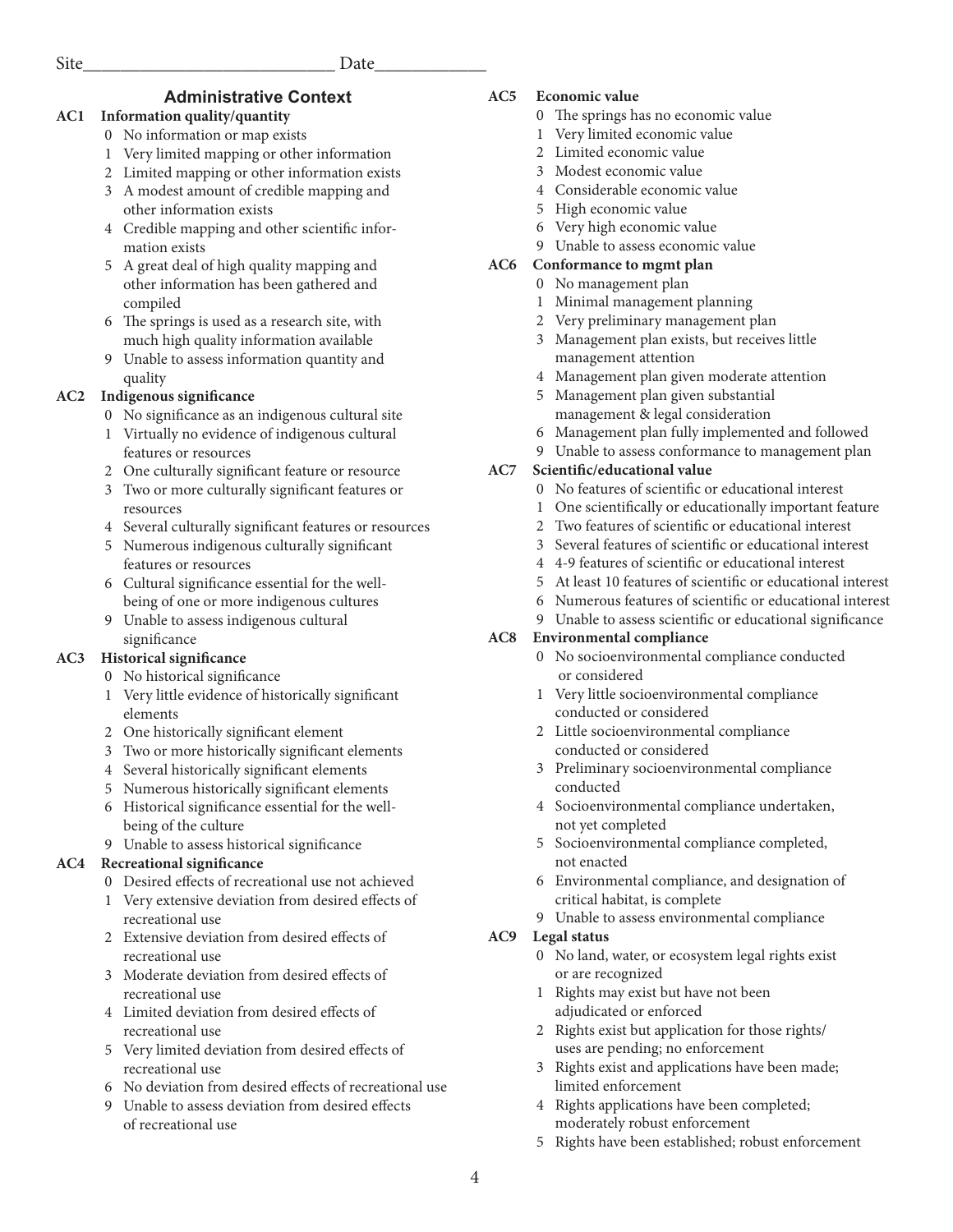## Site\_\_\_\_\_\_\_\_\_\_\_\_\_\_\_\_\_\_\_\_\_\_\_\_\_\_\_ Date\_\_\_\_\_\_\_\_\_\_\_\_

- 6 Rights established and defended; legislative protection; robust enforcement
- 9 Unable to assess legal status

## **Risk**

- 0 No risk to site
- 1 Negligible risk to site
- 2 Low risk to site
- 3 Moderate risk to site
- 4 Serious risk to site
- 5 Very great risk to site
- 6 Extreme risk to site
- 9 Unable to assess risk to site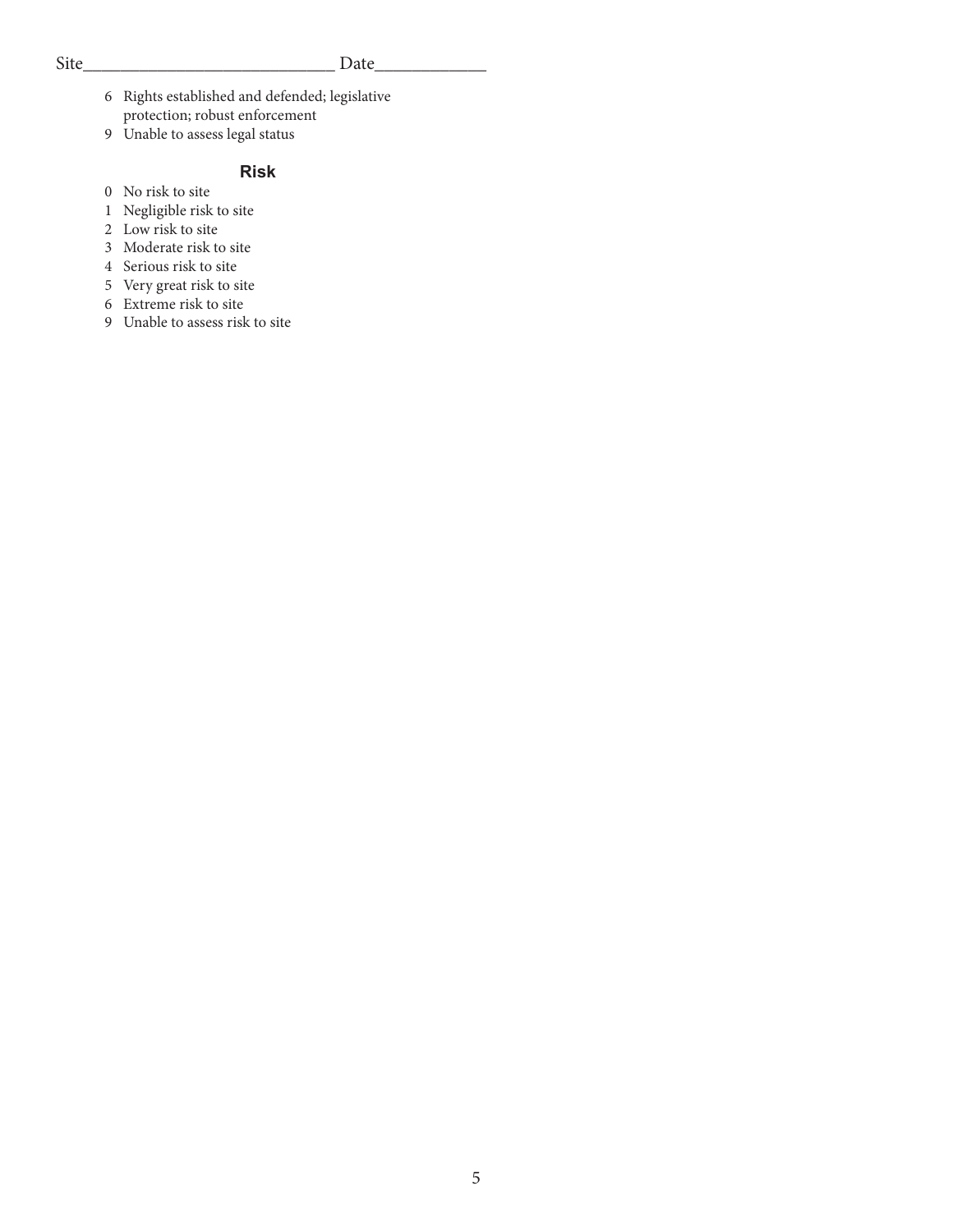## **Cultural Values Archaeological Value**

- 0 No archaeological evidence present at or near spring
- 1 Almost no evidence of archeological remains near the spring
- 2 Minor evidence of archaeological artifacts near the spring (i.e., ceramics)
- 3 Moderate evidence of archaeological remains near the springs; hunting camp remains, potentially including hearth(s) but no dwellings evident
- 4 Artifacts, petroglyphs, minor ruins, and/or irrigation works are present, demonstrating fairly extensive prehistoric use of the site
- 5 Artifacts, petroglyphs, ruins, and/or water works, and dwelling sites are present, demonstrating extensive prehistoric use
- 6 Artifacts, petroglyphs, remains, and extensive ruins nearby, protected by the tribe due to great archaeological significance
- 9 Unable to assess archaeological value

Petroglyphs

Shrines

Walls

Jewelry

Ceramics

Flakes

Hearths

Ruins

Irrigation

Middens

Agriculture

Human Remains

Historical Archaeology

Other archaeology

## **Education/Knowledge Value**

- 0 No knowledge of the site recorded in tribal history or academic records, and no information reasonably expected to exist
- 1 Knowledge of site expected to exist, but not available, no longer taught
- 2 Knowledge of site is documented but is minimal and not used in education or research
- 3 Moderate knowledge of site exists; is used to a moderate extent in education and/or as a research site
- 4 Fairly significant education and/or research significance
- 5 Very good educational and/or research significance, providing trans-generational knowledge
- 6 Outstanding educational and/or research significance; transgeneration knowledge; great concern about protecting site for educational purposes
- 9 Unable to assess educational or research significance

Site\_\_\_\_\_\_\_\_\_\_\_\_\_\_\_\_\_\_\_\_\_\_\_\_\_\_\_\_\_\_\_\_\_\_\_\_\_\_\_\_\_\_\_\_\_\_\_\_\_\_ Date\_\_\_\_\_\_\_\_\_\_\_\_\_\_\_\_\_\_\_\_\_\_\_\_\_\_\_\_\_

## Information Source\_\_\_\_\_\_\_\_\_\_\_\_\_\_\_\_\_\_\_\_\_\_\_\_\_\_\_\_\_\_\_\_\_\_\_\_\_ Cultural Radius (meters)\_\_\_\_\_\_\_\_\_\_\_\_\_\_

Youth education Elder knowledge Trans-generational Culturally-specific Academic research Academic education Non-academic education Other knowledge

## **Ethnoecology**

0 No record or presence of plant and/or animal species used for food, utilitarian, food, medicinal, ceremonial, or other purposes

1Former presence of ethnobiological resources, but no longer present, or very few ethnobiological resources

- 2 Only 1 ethnobiologically important species present, or only a few species that can readily be obtained elsewhere
- 3 Several ethnobiologically important species present, although they can be found elsewhere
- 4 Several ethnobiologically important species present, of which at least one is difficult to acquire elsewhere
- 5 Numerous ethnobiologically important species present, with one or more being unique to the site
- 6 Many ethnobiologically important species present, including many that cannot be found elsewhere
- 9 Unable to assess ethnobiologically important species

## **Plants**

Used for food

| Firewood, constr, etc.    |                           |
|---------------------------|---------------------------|
| Medicinal purposes        | Animals                   |
| Ceremonial purposes       | Used for food             |
| <b>Extirpated</b> species | Utility animals           |
| <b>Endangered</b> species | Medicinal purposes        |
| Restoration potential     | Ceremonial purposes       |
| Multiple use/other        | <b>Extirpated</b> species |
|                           | <b>Endangered</b> species |
| $\cdots$<br>$T^{-1}$ . 1  |                           |

Ethnoecological processes Restoration potential

Multiple use/other

## **Ethnogeological processes**

Dyes Paints

Ceramics

## **Tribal/Band Historical Significance**

0 History of the site has been lost and is not taught in neither academic nor non-academic settings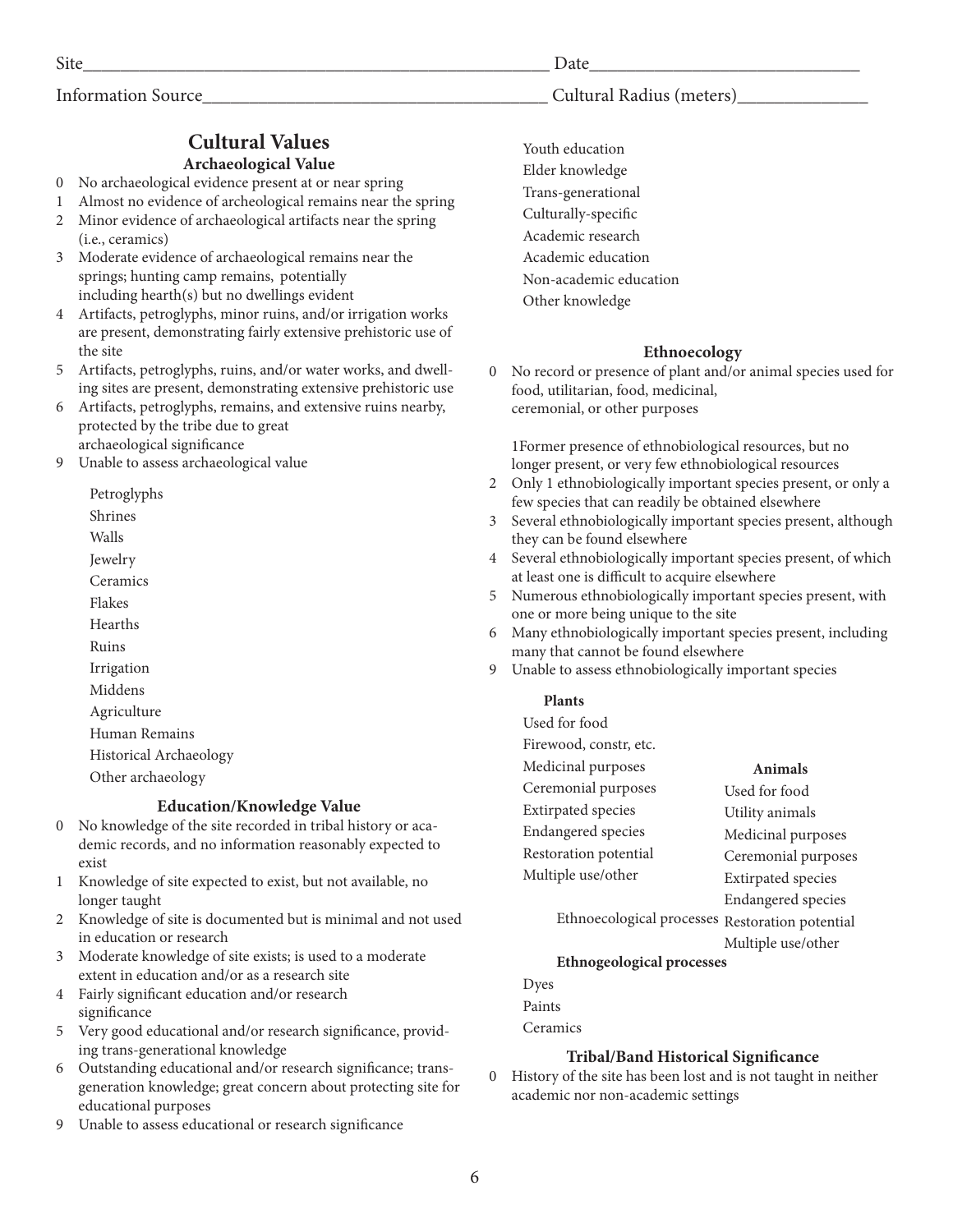- 1 History of the site is very limited and poorly available
- 2 History of the site is limited, primarily available in unpublished reports (i.e., water resources, cultural preservation office, etc.)
- 3 History of the site is moderately available and not well known
- 4 Site history information availability is good and relatively widely known
- 5 Site history information availability is very good and quite widely known in both academic and non-academic settings
- 6 Site history information is excellent, and is taught by the elders to other tribal members in both academic and nonacademic settings
- 9 Unable to assess tribal history of the site

Spring on Historic Route

#### **Site Sacredness**

- 0 No record of historical or contemporary site sacredness; no possibility of the site being sacred
- 1 Site sacredness is very minor; sacredness possible but not specifically recognized
- 2 Site sacredness is recognized, but has no specific sacred role or function
- 3 Site sacredness is moderate, related to one specific role or function
- 4 Site sacredness is fairly high, related to two specific roles or functions
- 5 Site is highly sacred, related to several specific roles or functions
- 6 Site is very highly sacred, related to many specific roles or functions
- 9 Unable to assess sacredness of site
	- Sacredness of water

Sacredness of traditional foods

Sacredness of materials

Sacredness of medicines

Sacredness of ceremonial substances

Sacredness of archaeological remains

- Sacredness of stories
- Spirits or divine beings
- Passage point to/from other worlds
- Significance in afterlife

Site is sacred

- Site is sacred for its pristine character
- Site important as route or waypoint

#### **National Registry of Historic Places NRHP Condition**

- 0 Site has no potential for listing with the Tribe(s) or non-tribal agencies
- 1 Site has not been recognized by Tribe(s) as having potential

for NRHP status, or has been recognized as having very little potential

- 2 Site has been recognized by the Tribe(s) and/or non-Tribal agencies as having low potential for NRHP status
- 3 Site has been recognized by the Tribe(s) and/or non-Tribal agencies as having moderate potential for NRHP status, but not formally proposed
- 4 Site is recognized and listed with the Tribe(s), and NRHP status has been proposed
- 5 Site is recognized and listed with the Tribe(s), and NRHP status is anticipated and pending
- 6 NRHP status has been fully completed with both the Tribe(s) and the federal government
- 9 Unable to assess NRHP potential

#### **Application Status**

- 0 No culturally significant properties exist
- 1 NRHP status application completed
- 2 NRHP application submitted
- 3 NRHP status pending acceptance of application
- 4 NRHP status approved, but process not complete
- 5 NRHP status approved
- 6 NRHP status established
- 9 Unable to assess NRHP process

Recognized by Tribe as worthy of listing Recognized by agencies as worthy of listing Application submitted and refused

#### **Economic Value**

- 0 No economic use or sale of springs resources
- 1 Very little economic value OR formerly of very limited economic value, but no longer used for agriculture, recreation, or ethnobiological economics
- 2 Low economic value; use or sale of springs resources depends on erratic availability of resources, weather conditions, etc
- 3 Moderate economic use(s) or value of springs resources, primarily for single family subsistence; limited financial benefits to larger community
- 4 Good economic uses and sale of springs agricultural, recreation, and/or ethnobiological resources to the Tribe and/or external communities
- 5 Very good economic uses and sale of springs' agricultural, recreation, and/or ethnobiological resources to the Tribe and/ or external communities
- 6 Tribe receives excellent financial benefits from the use(s) and sale of springs agricultural, recreation, non-use, and/or ethnobiological resources
- Unable to assess economic value to the Tribe and/or external communities

Single family use/sales Communal use/sales Tribal use/sales Livestock support Potable water Irrigation water